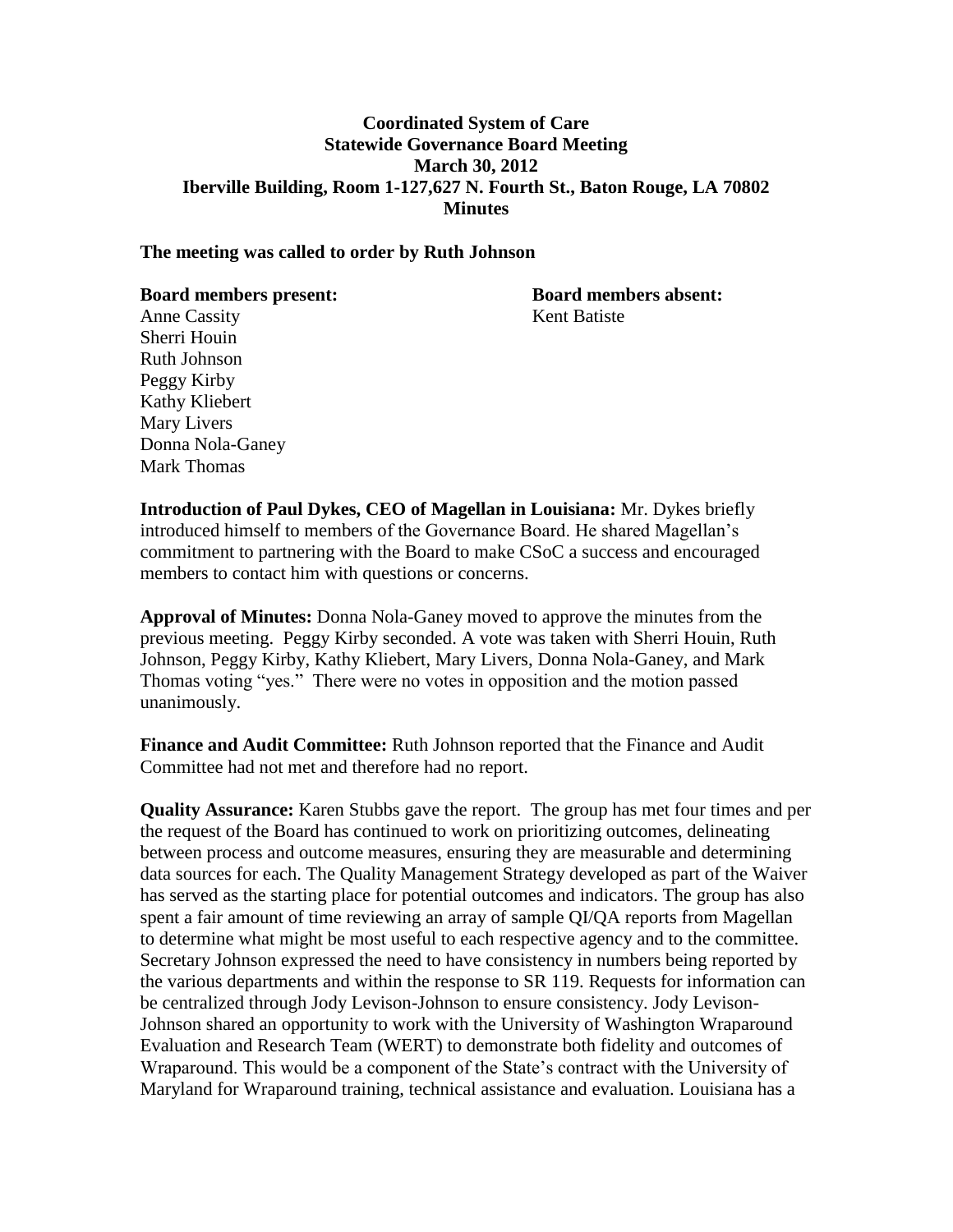unique opportunity given the phased in nature of the CSoC. Governance Board members expressed support for this endeavor.

Mark Thomas moved that the report be accepted. Kathy Kliebert seconded. A vote was taken with Anne Cassity, Sherri Houin, Ruth Johnson, Peggy Kirby, Kathy Kliebert, Mary Livers, Donna Nola-Ganey, and Mark Thomas voting "yes." There were no votes in opposition and the motion passed unanimously.

## **New Business:**

**WAA/FSO Update – Region 9:** Jody Levison-Johnson shared a recent email from Rick Wheat, President/CEO from Louisiana United Methodist Children and Family Services complimenting the efforts of the region's Wraparound Agency in partnering with his organization. Jacqueline Page (CSoC State Team Liaison), Curtis Eberts (Wraparound Agency of Northeast Louisiana) and Denna McGrew (Children's Coalition of Northeast Louisiana) shared highlights from their CSoC implementation efforts including successes and lessons learned. Things going well have included the communication with the CSoC State Team and their liaison in particular, the collaboration across the implementing regions, the training and support provided thus far and the evolving relationship with Magellan. Challenges have included the contracting process, the eligibility and enrollment process and adherence to model fidelity. There was also discussion about potential processes to support enhanced engagement with DCFS and OJJ staff at the regional level. Peggy Kirby inquired about the status of developing the FSO's Local Coordinating Council. Denna explained that this is a priority for the coming months. Jody offered that the CSoC State Team intends to offer specific support to the FSOs with this task as soon as a new Family Lead joins the team.

**Magellan presentation:** Donna Herren, Magellan CSoC Director, and Rusty Miller, Magellan Network Administrator presented updates to the Board. Magellan has authorized nearly 10,000 children's services since March 1, 2012. The provider network includes approximately 1,300 providers. They are working to clean up the credentialing and contracting processes. A major concern is the out of home placement provider network including Psychiatric Residential Treatment Facilities (PRTFs) and Therapeutic Group Homes (TGHs). There are a host of issues that are impacting provider enrollment into the network. Most salient is the IMD (Institution for Mental Disease) criteria which includes specificity around bed count and organizational structure which is a challenge for many of the existing facilities in Louisiana. Non-Medical Group Homes (NMGHs) are also facing the challenge of needing to separate their treatment component as they are no longer responsible for or able to provide the treatment component for their residents. Magellan is working with providers to support their transition into the new environment and has also begun discussions with out of state providers in hope of attracting new vendors to the marketplace.

**State Agency Training:** Karla Venkataraman from DCFS shared the agency's plan for offering regional training across the state on both the Louisiana Behavioral Health Partnership (LBHP) and the Coordinated System of Care (CSoC). Trainings will be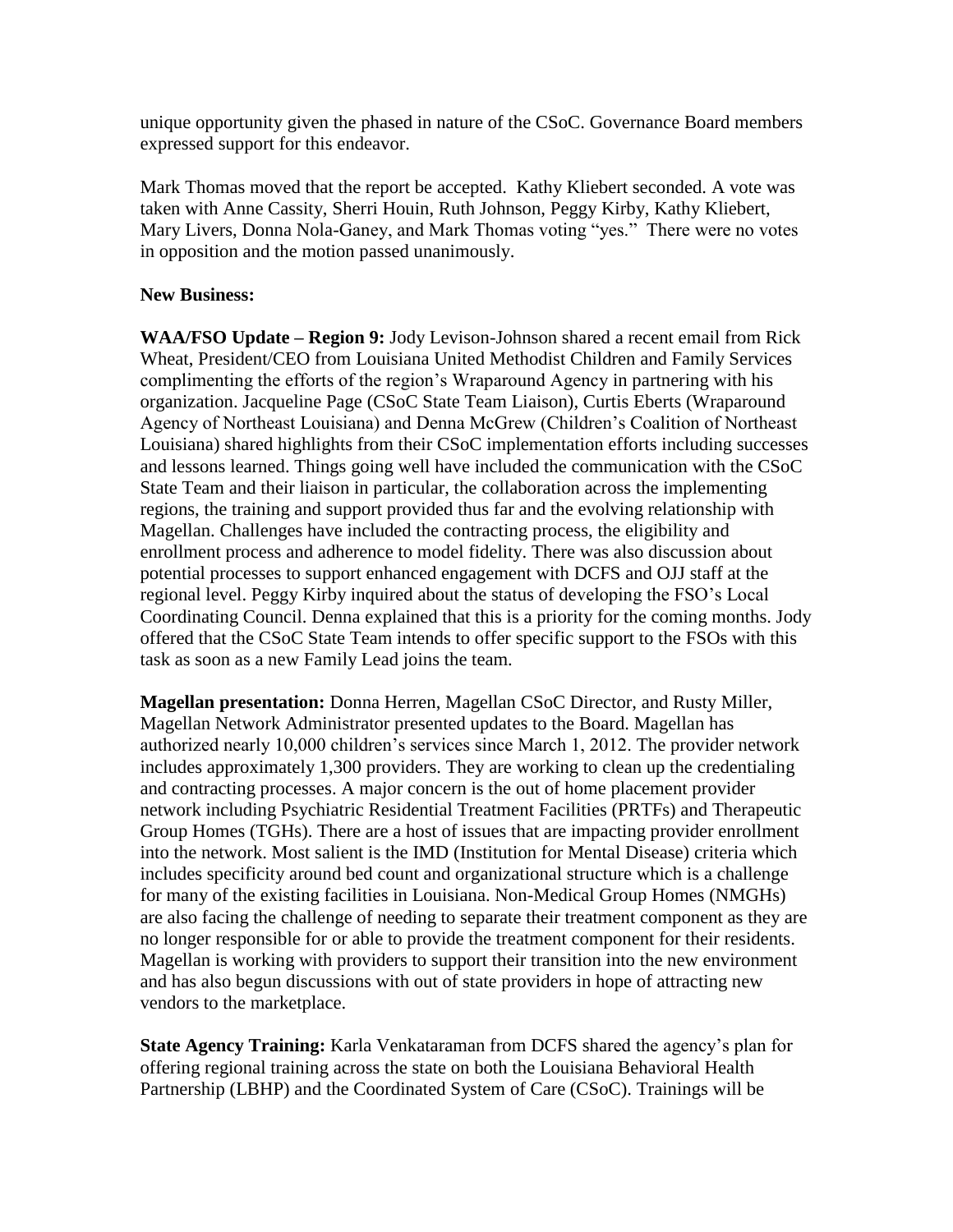offered throughout April to provide basic information to DCFS staff and other stakeholders on the referral, eligibility determination and service enrollment processes. The training team will use specific scenarios to help illustrate the various needs and processes. Representatives from DCFS, the CSoC State Team, the region's WAA and FSO within implementing regions, and Magellan are confirmed members of the training team; OJJ was invited to include a representative as well.

### **Unfinished Business:**

**New Orleans grant activities:** Jody Levison-Johnson shared that a Project Director (Dr. Deneen Gammons) has been hired to support the New Orleans system of care grant and that she is attempting to schedule a meeting with Dr. Gammons to ensure coordination of activities.

**Plan for Phase 2 regional implementation:** Jody Levison-Johnson proposed that enough time be allowed for Phase 1 to be operational to ensure that learning informs next steps. She suggested a process that may include a more streamlined readiness review process and individualized technical assistance that would allow for expansion early in 2013. There was also discussion about whether the current model is the best approach and that all options should be considered. Secretary Johnson suggested that a small group consisting of the CSoC State Team and other representatives be pulled together to examine alternatives and propose recommended next steps to the Governance Board. Jody will pull this group together in early June to begin this process.

**Covalent timelines:** Jody Levison-Johnson referred Board members to the *Coordinated System of Care: Communications Work Plan & Timeline* document outlining the Covalent deliverables and associated timeframes. It was suggested that this document provided a good guide for the efforts, but that if an item was deemed no longer necessary that the CSoC Director together with Covalent staff could revisit items and redeploy resources as needed.

**Initial Governance Board terms:** Jody Levison-Johnson shared the *Governance Board Meetings and Terms Discussion Draft* document which was prepared in accordance with the Bylaws. Peggy Kirby's seat on the Board will expire at the next meeting. Also, both the Chair and Vice-Chair terms expire. The Board has a Family Member apprentice, Shari Rich, who is prepared to assume the vacancy from Peggy. Secretary Johnson and Jody Levison-Johnson will work to identify the next Chair and Vice-Chair.

# **Action Items:**

**SR 119 Report Format:** Jody Levison-Johnson reported that as a result of Senate Resolution 119 of the 2011 Regular Session, the Coordinated System of Care Governance Board was "urged and requested" to provide an array of information to the Senate Committee on Health and Welfare and Senate Committee on Finance. DHH has agreed to submit the initial report on April 30, 2012. As there is no additional Governance Board meeting prior to this submission date, Jody shared a draft format that